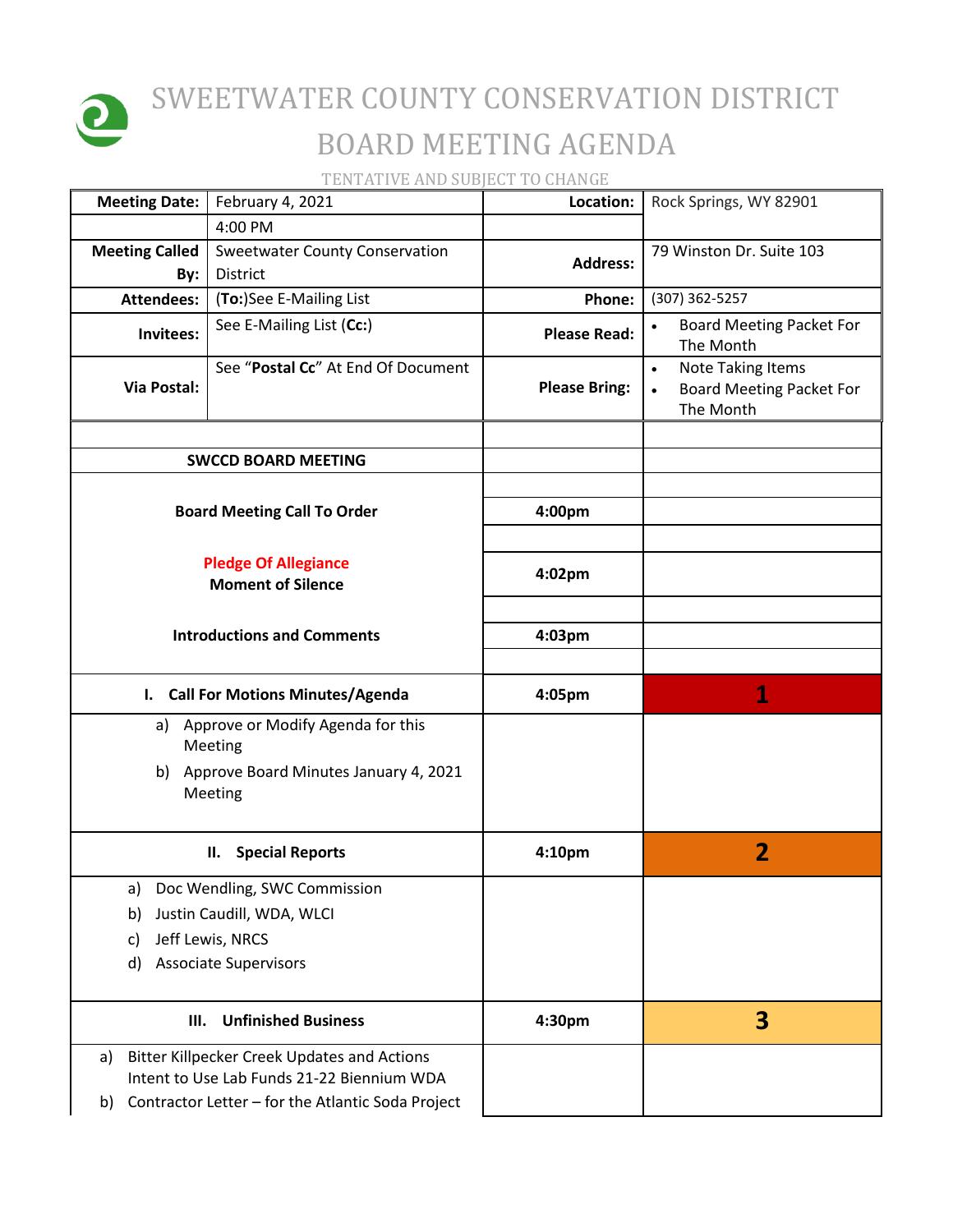| <b>NRCS MOU</b><br>C)                                                                                                                    |        |   |
|------------------------------------------------------------------------------------------------------------------------------------------|--------|---|
| <b>Roads Database Files</b><br>d)                                                                                                        |        |   |
| Cooperator Agency Status - USDOI - FS<br>e)                                                                                              |        |   |
| <b>IV.</b> New Business                                                                                                                  | 5:00pm | 4 |
| a) Pre-Decisional: CLG Comments Re: Prospects for<br>Improvement on the Integrated Resource Plan<br>Process Through Rulemaking 1.22.2021 |        |   |
| WACD - Legislative Update #1 & #2 #3<br>b)                                                                                               |        |   |
| Community Enhancement Grant - Discuss and<br>C)<br>advertise                                                                             |        |   |
| Salmon Run Subdivison - Soils information<br>d)                                                                                          |        |   |
| Open Records Request / Wyoming Open the Books<br>e)                                                                                      |        |   |
| <b>Supervisors Report</b><br>V.                                                                                                          | 5:20pm | 5 |
| <b>Tom Burris</b><br>a)                                                                                                                  |        |   |
| Jean Dickinson<br>b)                                                                                                                     |        |   |
| Stephanie Anderson<br>C)                                                                                                                 |        |   |
| Joshua Coursey<br>d)                                                                                                                     |        |   |
|                                                                                                                                          |        |   |

| <b>Staff Reports</b><br>VI.                         | 5:50pm | 6 |
|-----------------------------------------------------|--------|---|
| Karen Pecheny<br>a)                                 |        |   |
| VII.<br><b>Financial Reports</b>                    | 6:00pm | 7 |
| Treasurer's Report - Pay bills as presented<br>a)   |        |   |
| <b>Accept Treasurer's Report</b><br>$\mathsf{b}$    |        |   |
| SWC Budget Discussion FY 2022<br>C)                 |        |   |
| Reconcilliation Report - Oct, Nov, Dec 2020<br>d)   |        |   |
| Sign signature cards for First Bank/RSNB Bank<br>e) |        |   |
| <b>Public Comments</b><br>VIII.                     | 6:10pm | 8 |
| a)                                                  |        |   |
| <b>Information and Education</b><br>IX.             | 6:15pm | q |
| SWC Commission - Budget FY 2022<br>a)               |        |   |
| NRCS Western Water Issues - Comments WACD<br>b)     |        |   |
|                                                     |        |   |